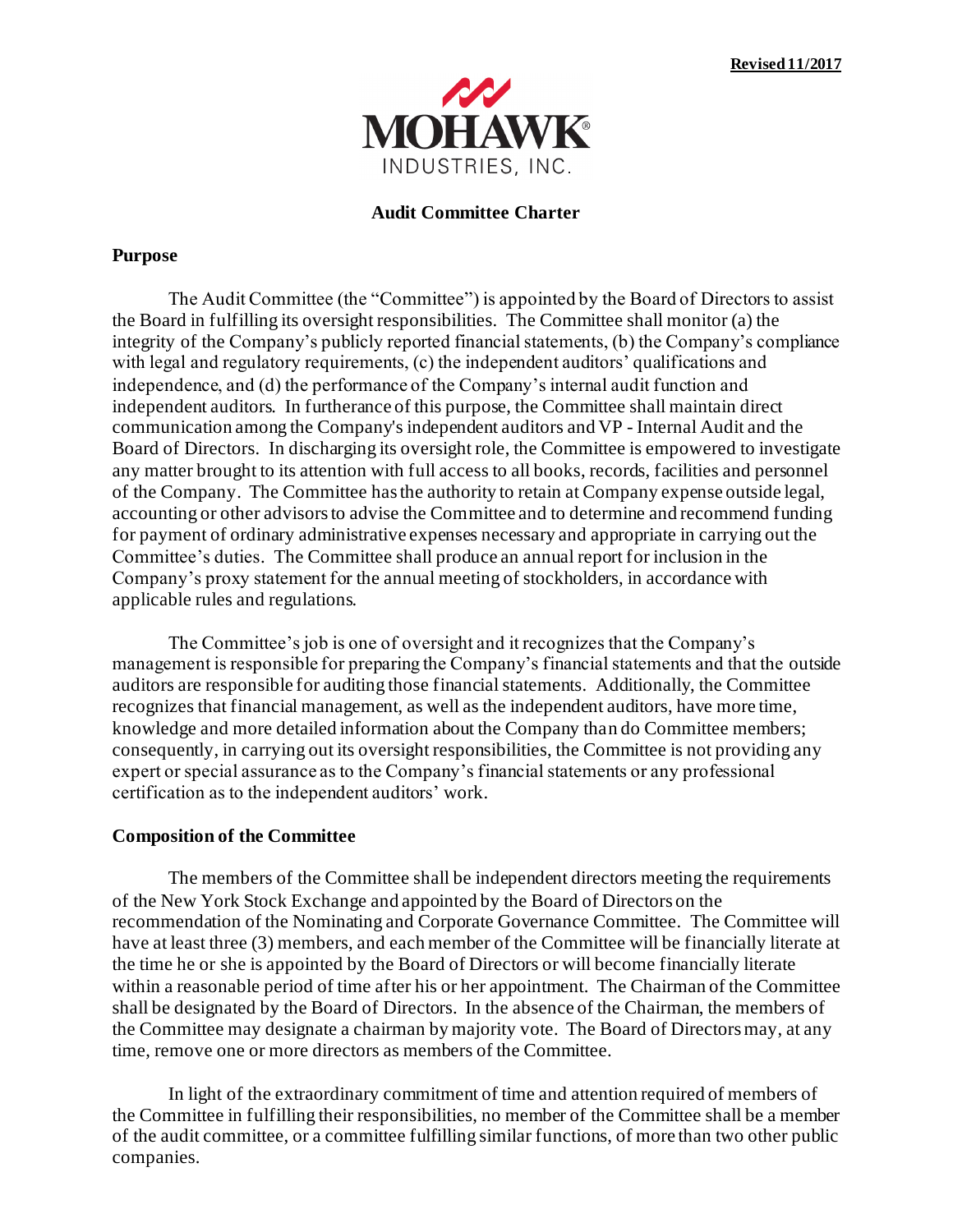## **Authority and Responsibilities**

The Committee shall:

- (a) At least annually, review and reassess the adequacy of this Charter and evaluate the performance of the Committee and report the results thereof to the Board of Directors.
- (b) Study and make recommendations to the Board of Directors with respect to audit policies and procedures and the scope and extent of audits. In consultation with corporate management, the independent auditors, and the internal auditors, consider the integrity of the Company's financial reporting processes and controls. Discuss significant financial and other risk exposures and the steps corporate management has taken to monitor, control, and report such exposures.
- (c) Review the qualifications, independence and performance of the independent auditors including the lead partner of the independent auditor and present its conclusions to the Board of Directors annually in advance of the annual meeting of stockholders. As part of such annual review, obtain and review a report by the independent auditors describing: all relationships between the independent auditors and the Company, the independent auditors' internal quality-control procedures, any material issues raised by the most recent internal quality-control review, or peer review, of the independent auditors, or by any inquiry or investigation by governmental or professional authorities, within the preceding five years, respecting one or more independent audits carried out by the independent auditors, and any steps taken to deal with any such issues. Discuss with the independent auditors all significant relationships they have with the Company that could impair the auditors' independence. Discuss with corporate management and personnel responsible for Mohawk's internal audit function the qualifications, independence and performance of the independent auditors. The independent auditors shall report directly to the Committee and are ultimately accountable to the Committee and the Board of Directors.
- (d) Retain and terminate the Company's independent auditors, with sole authority to pre-approve, to the extent required by applicable law, all audit and non-audit engagements and the related fees and terms with the independent auditors. In accordance with applicable law, the Committee may delegate this authority to one or more designated members of the Committee; provided that any such decision made pursuant to the foregoing delegation of authority shall be presented to the Committee at its next regularly scheduled meeting.
- (e) Satisfy itself as to the professional competency of the VP Internal Audit and the adequacy of his/her staff in discharging responsibility of the office. Review with management the appointment and replacement of the VP - Internal Audit.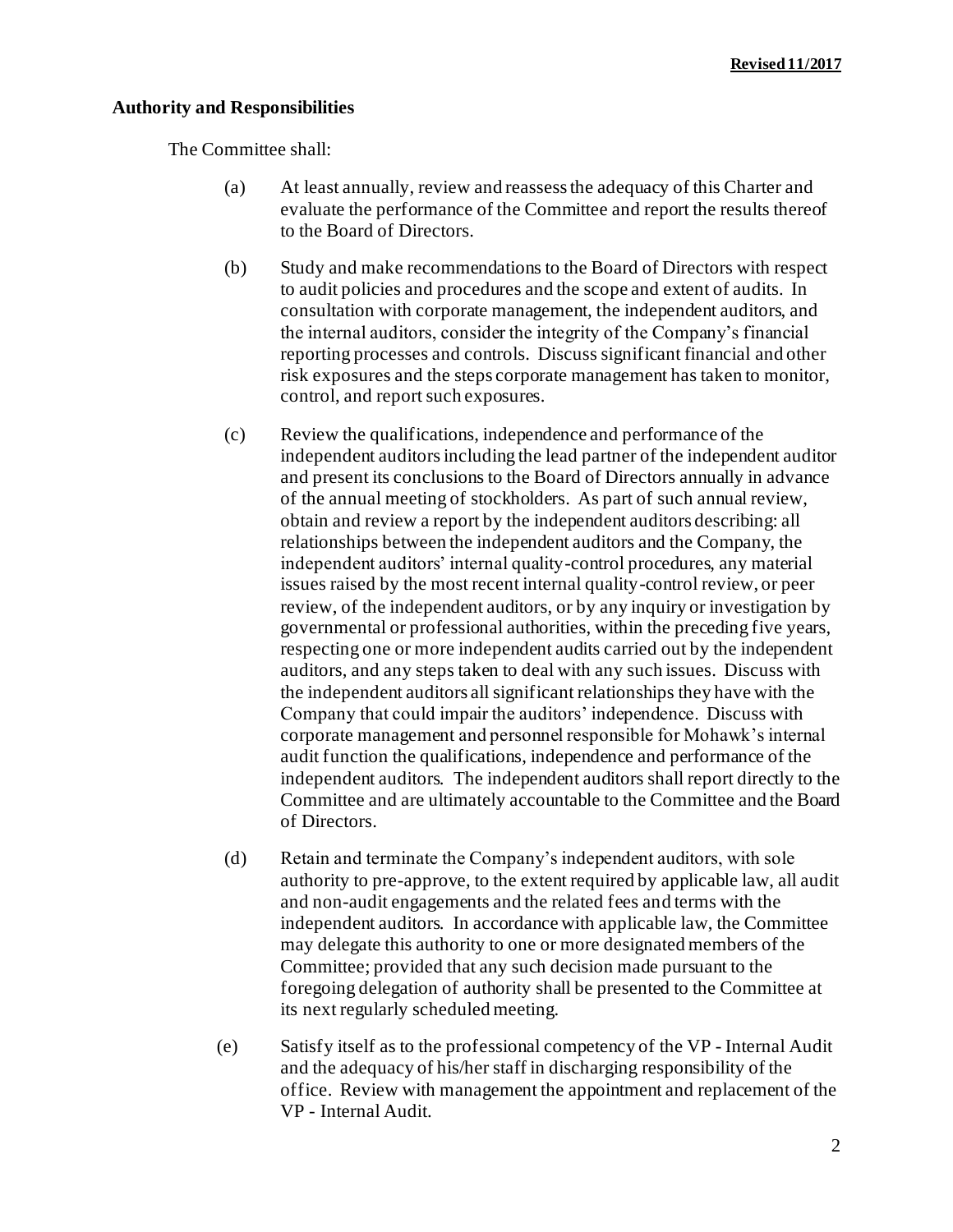- (f) Review with the independent auditors and with the VP Internal Audit, at a time when the annual audit plan is being developed, the plan's timing, scope, staffing, locations, foreseeable issues, priorities and procedures, the coordination between the independent auditors and the VP - Internal Audit in executing the plan and the engagement team.
- (g) Meet separately, periodically, with corporate management, the VP Internal Audit and the independent auditors.
- (h) Review annually the Company's internal auditing program and significant reports with the VP - Internal Audit and corporate management's response and follow-up to those reports.
- (i) Meet quarterly with corporate management and with the independent auditors, to discuss the annual audited financial statements, including footnotes, the unaudited quarterly financial results prior to the release of earnings and/or the quarterly financial statements prior to filing or distribution, including, in each case, a review of the Company's disclosures under "Management's Discussion and Analysis of Financial Condition and Results of Operations". In discharging this obligation, receive and review, if necessary, a report from the controller as to any unusual deviations from prior practice that were included in the preparation of the annual or quarterly financial results. Review and discuss (1) draft press releases of unaudited interim and annual financial results before public release and (2) financial information and earnings guidance provided to analysts and ratings agencies. Press releases and interim financial statements also will be reviewed by the independent auditors prior to public release.
- (j) Review the report to the Committee from the Company's independent auditors in accordance with Section 204 of the Sarbanes-Oxley Act of 2002. Review the contents of such report and all major accounting policy matters involved in the preparation of interim and annual financial reports with corporate management and any deviations from prior practice with the independent auditors.
- (k) Review with the independent auditors, on completion of the annual audit, their experience, any difficulties encountered, any restrictions on their work, cooperation received, significant disagreements with corporate management, their findings and their recommendations. Discuss certain matters required to be communicated to audit committees in accordance with AS 1301.
- (l) Review the application of significant regulatory, accounting and auditing policies, including new pronouncements, to the Company's financial reports.